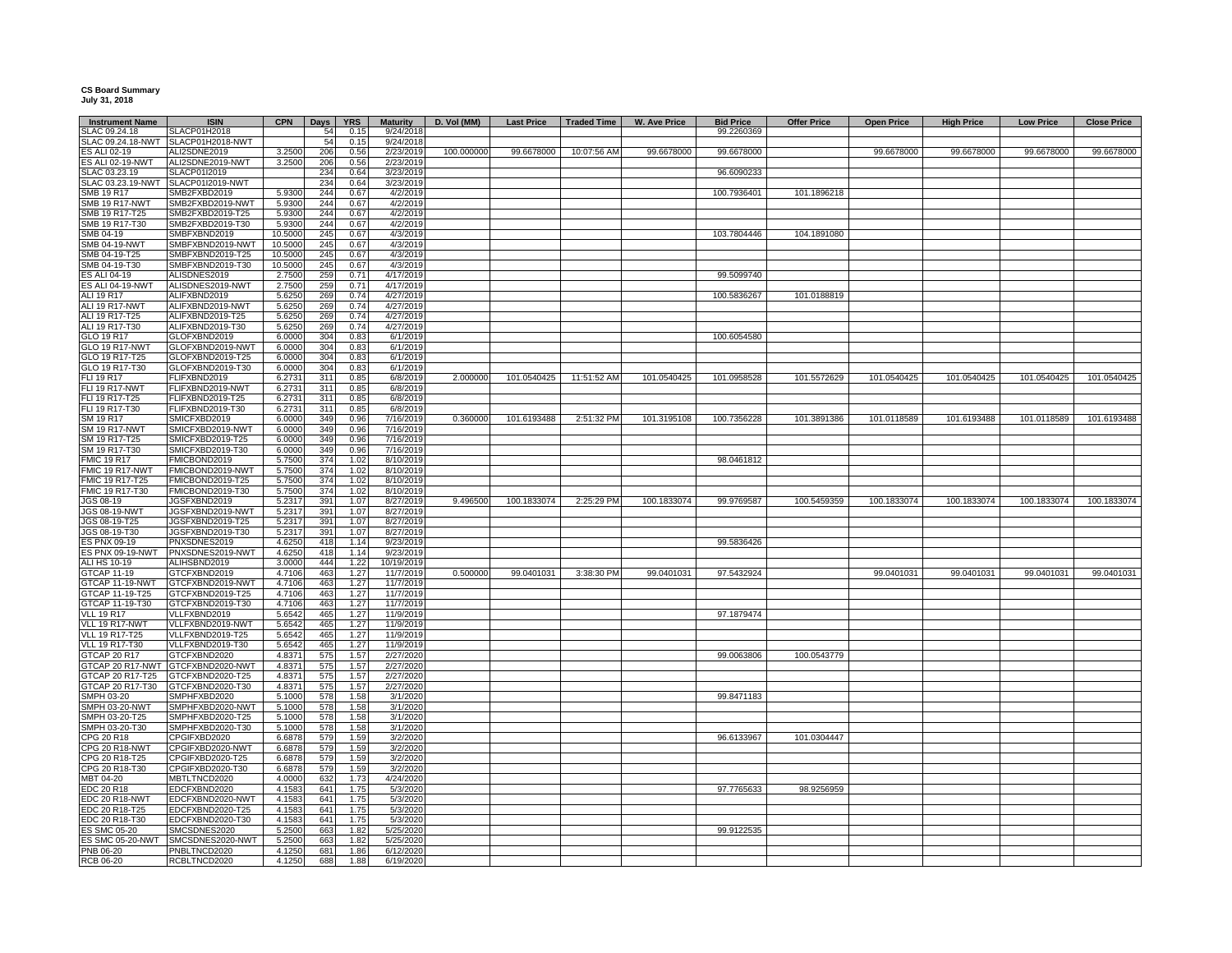| <b>Instrument Name</b>                  | <b>ISIN</b>                          | <b>CPN</b>       | <b>Days</b> | <b>YRS</b>   | <b>Maturity</b>        | D. Vol (MM) | <b>Last Price</b> | <b>Traded Time</b> | <b>W. Ave Price</b> | <b>Bid Price</b> | <b>Offer Price</b> | <b>Open Price</b> | <b>High Price</b> | <b>Low Price</b> | <b>Close Price</b> |
|-----------------------------------------|--------------------------------------|------------------|-------------|--------------|------------------------|-------------|-------------------|--------------------|---------------------|------------------|--------------------|-------------------|-------------------|------------------|--------------------|
| GLO 20 R18                              | GLOFXBND2020                         | 4.8875           | 716         | 1.96         | 7/17/2020              | 3.000000    | 98.8675871        | 11:41:22 AM        | 98.1382591          | 98.8675871       | 100.1618824        | 97.7735950        | 98.8675871        | 97.7735950       | 98.8675871         |
| GLO 20 R18-NWT                          | GLOFXBND2020-NWT                     | 4.8875           | 716         | 1.96         | 7/17/2020              |             |                   |                    |                     |                  |                    |                   |                   |                  |                    |
| GLO 20 R18-T25                          | GLOFXBND2020-T25                     | 4.8875           | 716         | 1.96         | 7/17/2020              |             |                   |                    |                     |                  |                    |                   |                   |                  |                    |
| GLO 20 R18-T30                          | GLOFXBND2020-T30                     | 4.8875           | 716         | 1.96         | 7/17/2020              |             |                   |                    |                     |                  |                    |                   |                   |                  |                    |
| <b>SLTC 20 R18</b>                      | SLTCFXBD2020                         | 4.9925           | 752         | 2.06         | 8/22/2020              |             |                   |                    |                     | 93.2582662       | 97.1157082         |                   |                   |                  |                    |
| SLTC 20 R18-NWT                         | SLTCFXBD2020-NWT<br>SLTCFXBD2020-T25 | 4.9925<br>4.9925 | 752<br>752  | 2.06         | 8/22/2020              |             |                   |                    |                     |                  |                    |                   |                   |                  |                    |
| SLTC 20 R18-T25<br>SLTC 20 R18-T30      | SLTCFXBD2020-T30                     | 4.9925           | 752         | 2.06<br>2.06 | 8/22/2020<br>8/22/2020 |             |                   |                    |                     |                  |                    |                   |                   |                  |                    |
| <b>BDO 10-20</b>                        | BDO2LTNC2020                         | 3.7500           | 797         | 2.18         | 10/6/2020              |             |                   |                    |                     | 92.0436608       |                    |                   |                   |                  |                    |
| ALI 20 R19                              | ALIFXBND2020                         | 4.6250           | 801         | 2.19         | 10/10/2020             |             |                   |                    |                     | 98.2089163       | 99.4284339         |                   |                   |                  |                    |
| ALI 20 R19-NWT                          | ALIFXBND2020-NWT                     | 4.6250           | 801         | 2.19         | 10/10/2020             |             |                   |                    |                     |                  |                    |                   |                   |                  |                    |
| ALI 20 R19-T25                          | ALIFXBND2020-T25                     | 4.6250           | 801         | 2.19         | 10/10/2020             |             |                   |                    |                     |                  |                    |                   |                   |                  |                    |
| ALI 20 R19-T30                          | ALIFXBND2020-T30                     | 4.6250           | 801         | 2.19         | 10/10/2020             |             |                   |                    |                     |                  |                    |                   |                   |                  |                    |
| <b>HOUSE 10-20</b>                      | HOUSEFBD2020                         | 6.2080           | 807         | 2.21         | 10/16/2020             | 1.000000    | 100.0147375       | 10:48:10 AM        | 100.0147375         | 100.2199310      | 101.1493525        | 100.0147375       | 100.0147375       | 100.0147375      | 100.0147375        |
| HOUSE 10-20-NWT                         | HOUSEFBD2020-NWT                     | 6.2080           | 807         | 2.21         | 10/16/2020             |             |                   |                    |                     |                  |                    |                   |                   |                  |                    |
| <b>HOUSE 10-20-T25</b>                  | HOUSEFBD2020-T25                     | 6.2080           | 807         | 2.21         | 10/16/2020             |             |                   |                    |                     |                  |                    |                   |                   |                  |                    |
| HOUSE 10-20-T30                         | HOUSEFBD2020-T30                     | 6.2080           | 807         | 2.21         | 10/16/2020             |             |                   |                    |                     |                  |                    |                   |                   |                  |                    |
| AEV 11-20                               | AEV2FXBD2020                         | 4.4722           | 828         | 2.27         | 11/6/2020              |             |                   |                    |                     | 97.4091033       | 98.6653459         |                   |                   |                  |                    |
| <b>AEV 11-20-NWT</b>                    | AEV2FXBD2020-NWT                     | 4.4722           | 828         | 2.27         | 11/6/2020              |             |                   |                    |                     |                  |                    |                   |                   |                  |                    |
| AEV 11-20-T25                           | AEV2FXBD2020-T25                     | 4.4722           | 828         | 2.27         | 11/6/2020              |             |                   |                    |                     |                  |                    |                   |                   |                  |                    |
| AEV 11-20-T30<br>FLI 20 R19             | AEV2FXBD2020-T30<br>FLIFXBND2020     | 4.4722<br>4.8562 | 828<br>830  | 2.27<br>2.27 | 11/6/2020<br>11/8/202  |             |                   |                    |                     | 98.2149922       | 99.4800922         |                   |                   |                  |                    |
| <b>FLI 20 R19-NWT</b>                   | FLIFXBND2020-NWT                     | 4.8562           | 830         | 2.27         | 11/8/2020              |             |                   |                    |                     |                  |                    |                   |                   |                  |                    |
| FLI 20 R19-T25                          | FLIFXBND2020-T25                     | 4.8562           | 830         | 2.27         | 11/8/2020              |             |                   |                    |                     |                  |                    |                   |                   |                  |                    |
| FLI 20 R19-T30                          | FLIFXBND2020-T30                     | 4.8562           | 830         | 2.27         | 11/8/2020              |             |                   |                    |                     |                  |                    |                   |                   |                  |                    |
| AEV 20 R19                              | AEVFXBND2020                         | 4.4125           | 843         | 2.31         | 11/21/2020             |             |                   |                    |                     | 97.8714614       | 98.5122742         |                   |                   |                  |                    |
| AEV 20 R19-NWT                          | AEVFXBND2020-NWT                     | 4.4125           | 843         | 2.31         | 11/21/2020             |             |                   |                    |                     |                  |                    |                   |                   |                  |                    |
| AEV 20 R19-T25                          | AEVFXBND2020-T25                     | 4.4125           | 843         | 2.31         | 11/21/2020             |             |                   |                    |                     |                  |                    |                   |                   |                  |                    |
| AEV 20 R19-T30                          | AEVFXBND2020-T30                     | 4.4125           | 843         | 2.31         | 11/21/2020             |             |                   |                    |                     |                  |                    |                   |                   |                  |                    |
| MER 20 P19                              | MERFXBND2020                         | 4.3750           | 864         | 2.37         | 12/12/2020             | 2.000000    | 98.2618254        | 2:11:10 PM         | 98.2618254          | 96.3342651       |                    | 98.2618254        | 98.2618254        | 98.2618254       | 98.2618254         |
| <b>MER 20 P19-NWT</b>                   | MERFXBND2020-NWT                     | 4.3750           | 864         | 2.37         | 12/12/2020             |             |                   |                    |                     |                  |                    |                   |                   |                  |                    |
| MER 20 P19-T25                          | MERFXBND2020-T25                     | 4.3750           | 864         | 2.37         | 12/12/2020             |             |                   |                    |                     |                  |                    |                   |                   |                  |                    |
| MER 20 P19-T30                          | MERFXBND2020-T30                     | 4.3750           | 864         | 2.37         | 12/12/2020             |             |                   |                    |                     |                  |                    |                   |                   |                  |                    |
| <b>TEL 21 R19</b>                       | TELFXBND2021                         | 5.2250           | 920         | 2.52         | 2/6/2021               |             |                   |                    |                     | 98.2034882       |                    |                   |                   |                  |                    |
| <b>TEL 21 R19-NWT</b>                   | TELFXBND2021-NWT                     | 5.2250           | 920         | 2.52         | 2/6/2021               |             |                   |                    |                     |                  |                    |                   |                   |                  |                    |
| TEL 21 R19-T25                          | TELFXBND2021-T25                     | 5.2250           | 920         | 2.52         | 2/6/2021               |             |                   |                    |                     |                  |                    |                   |                   |                  |                    |
| TEL 21 R19-T30<br>ABS 21 R19            | TELFXBND2021-T30<br>ABSFXBND2021     | 5.2250<br>5.3350 | 920<br>924  | 2.52<br>2.53 | 2/6/2021<br>2/10/2021  |             |                   |                    |                     | 94.3985458       | 97.9916643         |                   |                   |                  |                    |
| ABS 21 R19-NWT                          | ABSFXBND2021-NWT                     | 5.3350           | 924         | 2.53         | 2/10/2021              |             |                   |                    |                     |                  |                    |                   |                   |                  |                    |
| ABS 21 R19-T25                          | ABSFXBND2021-T25                     | 5.3350           | 924         | 2.53         | 2/10/2021              |             |                   |                    |                     |                  |                    |                   |                   |                  |                    |
| ABS 21 R19-T30                          | ABSFXBND2021-T30                     | 5.3350           | 924         | 2.53         | 2/10/2021              |             |                   |                    |                     |                  |                    |                   |                   |                  |                    |
| <b>ROCK 21 R19</b>                      | ROCKFXBD2021                         | 5.0932           | 929         | 2.54         | 2/15/2021              |             |                   |                    |                     | 98.8071569       | 99.5106631         |                   |                   |                  |                    |
| ROCK 21 R19-NWT                         | ROCKFXBD2021-NWT                     | 5.0932           | 929         | 2.54         | 2/15/2021              |             |                   |                    |                     |                  |                    |                   |                   |                  |                    |
| ROCK 21 R19-T25                         | ROCKFXBD2021-T25                     | 5.0932           | 929         | 2.54         | 2/15/2021              |             |                   |                    |                     |                  |                    |                   |                   |                  |                    |
| ROCK 21 R19-T30                         | ROCKFXBD2021-T30                     | 5.0932           | 929         | 2.54         | 2/15/2021              |             |                   |                    |                     |                  |                    |                   |                   |                  |                    |
| <b>SMPH 02-21</b>                       | SMPH2FBD2021                         | 4.5095           | 939         | 2.57         | 2/25/202               | 0.700000    | 98.1131842        | 3:45:51 PM         | 96.0449306          | 97.6425452       | 98.1131842         | 96.0729653        | 98.1131842        | 95.3227844       | 98.1131842         |
| SMPH 02-21-NWT                          | SMPH2FBD2021-NWT                     | 4.5095           | 939         | 2.57         | 2/25/2021              |             |                   |                    |                     |                  |                    |                   |                   |                  |                    |
| SMPH 02-21-T25                          | SMPH2FBD2021-T25                     | 4.5095           | 939         | 2.57         | 2/25/2021              |             |                   |                    |                     |                  |                    |                   |                   |                  |                    |
| SMPH 02-21-T30                          | SMPH2FBD2021-T30                     | 4.5095           | 939         | 2.57<br>2.58 | 2/25/2021              |             |                   |                    |                     |                  |                    |                   |                   |                  |                    |
| JGS 21 R19<br><b>JGS 21 R19-NWT</b>     | JGSFXBND2021<br>JGSFXBND2021-NWT     | 5.2442<br>5.2442 | 941<br>941  |              | 2/27/2021              |             |                   |                    |                     | 98.6847810       | 99.8632051         |                   |                   |                  |                    |
| JGS 21 R19-T25                          | JGSFXBND2021-T25                     | 5.2442           | 941         | 2.58<br>2.58 | 2/27/2021<br>2/27/2021 |             |                   |                    |                     |                  |                    |                   |                   |                  |                    |
| JGS 21 R19-T30                          | JGSFXBND2021-T30                     | 5.2442           | 941         | 2.58         | 2/27/2021              |             |                   |                    |                     |                  |                    |                   |                   |                  |                    |
| <b>SLI 21 R18</b>                       | SLIFXBND2021                         | 6.7150           | 964         | 2.64         | 3/22/2021              |             |                   |                    |                     | 100.0326187      |                    |                   |                   |                  |                    |
| SLI 21 R18-NWT                          | SLIFXBND2021-NWT                     | 6.7150           | 964         | 2.64         | 3/22/2021              |             |                   |                    |                     |                  |                    |                   |                   |                  |                    |
| SLI 21 R18-T25                          | SLIFXBND2021-T25                     | 6.7150           | 964         | 2.64         | 3/22/2021              |             |                   |                    |                     |                  |                    |                   |                   |                  |                    |
| SLI 21 R18-T30                          | SLIFXBND2021-T30                     | 6.7150           | 964         | 2.64         | 3/22/2021              |             |                   |                    |                     |                  |                    |                   |                   |                  |                    |
| <b>MNTC 21 R19</b>                      | MNTCFXBD2021                         | 5.0700           | 973         | 2.66         | 3/31/2021              |             |                   |                    |                     | 97.9656824       | 99.9239037         |                   |                   |                  |                    |
| MNTC 21 R19-NWT                         | MNTCFXBD2021-NWT                     | 5.0700           | 973         | 2.66         | 3/31/2021              |             |                   |                    |                     |                  |                    |                   |                   |                  |                    |
| MNTC 21 R19-T25                         | MNTCFXBD2021-T25                     | 5.0700           | 973         | 2.66         | 3/31/2021              |             |                   |                    |                     |                  |                    |                   |                   |                  |                    |
| MNTC 21 R19-T30                         | MNTCFXBD2021-T30                     | 5.0700           | 973         | 2.66         | 3/31/2021              |             |                   |                    |                     |                  |                    |                   |                   |                  |                    |
| SMB 21 R19                              | SMBFXBND2021                         | 5.5000           | 975         | 2.67         | 4/2/2021               |             |                   |                    |                     | 99.3806712       | 99.7466931         |                   |                   |                  |                    |
| <b>SMB 21 R19-NWT</b><br>SMB 21 R19-T25 | SMBFXBND2021-NWT<br>SMBFXBND2021-T25 | 5.5000<br>5.5000 | 975<br>975  | 2.67         | 4/2/2021               |             |                   |                    |                     |                  |                    |                   |                   |                  |                    |
| SMB 21 R19-T30                          | SMBFXBND2021-T30                     | 5.5000           | 975         | 2.67<br>2.67 | 4/2/2021<br>4/2/2021   |             |                   |                    |                     |                  |                    |                   |                   |                  |                    |
| LBP 04-21                               | LBPLTNCD2021                         | 3.7500           | 982         | 2.69         | 4/9/2021               |             |                   |                    |                     |                  |                    |                   |                   |                  |                    |
| <b>VLL 21 R19</b>                       | VLLFXBND2021                         | 5.9437           | 1012        | 2.77         | 5/9/2021               |             |                   |                    |                     | 94.3354363       |                    |                   |                   |                  |                    |
| VLL 21 R19-NWT                          | VLLFXBND2021-NWT                     | 5.9437           | 101         | 2.77         | 5/9/202                |             |                   |                    |                     |                  |                    |                   |                   |                  |                    |
| <b>VLL 21 R19-T25</b>                   | VLLFXBND2021-T25                     | 5.9437           | 101         | 2.77         | 5/9/202                |             |                   |                    |                     |                  |                    |                   |                   |                  |                    |
| VLL 21 R19-T30                          | VLLFXBND2021-T30                     | 5.9437           | 101:        | 2.77         | 5/9/2021               |             |                   |                    |                     |                  |                    |                   |                   |                  |                    |
| AC 05-21                                | ACFXBOND2021                         | 6.8000           | 101         | 2.78         | 5/12/2021              | 0.200000    | 102.8088158       | 10:27:45 AM        | 102.8088158         | 102.8088158      | 104.1162145        | 102.8088158       | 102.8088158       | 102.8088158      | 102.8088158        |
| AC 05-21-NWT                            | ACFXBOND2021-NWT                     | 6.8000           | 101         | 2.78         | 5/12/2021              |             |                   |                    |                     |                  |                    |                   |                   |                  |                    |
| AC 05-21-T25                            | ACFXBOND2021-T25                     | 6.8000           | 101         | 2.78         | 5/12/2021              |             |                   |                    |                     |                  |                    |                   |                   |                  |                    |
| AC 05-21-T30                            | ACFXBOND2021-T30                     | 6.8000           | 1015        | 2.78         | 5/12/2021              |             |                   |                    |                     |                  |                    |                   |                   |                  |                    |
| SM 21 R19                               | SMICFXBD2021                         | 5.2958           | 1022        | 2.80         | 5/19/2021              |             |                   |                    |                     | 96.9518939       | 100.4969360        |                   |                   |                  |                    |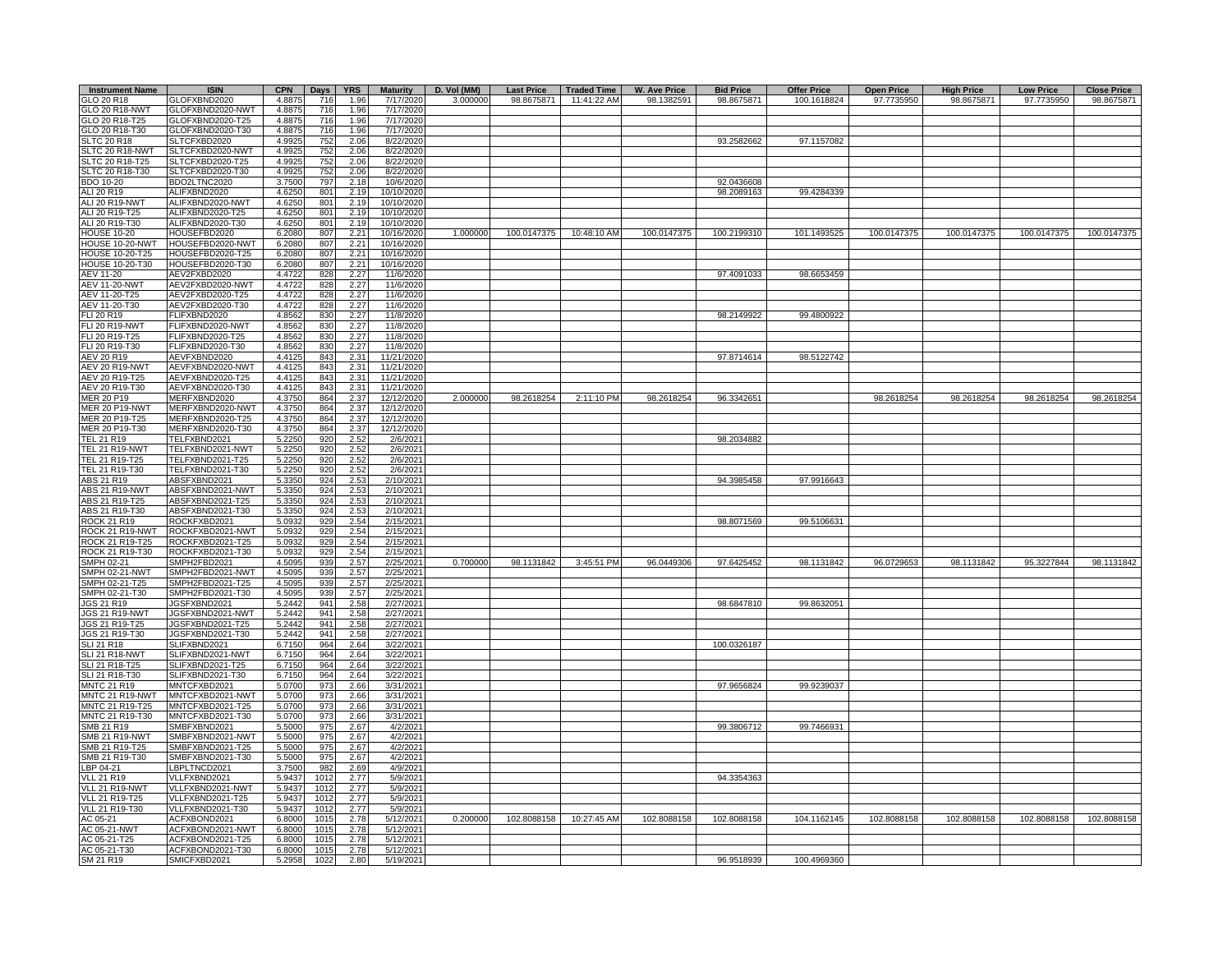| <b>Instrument Name</b>                      | <b>ISIN</b>                             | <b>CPN</b>       | <b>Days</b>  | <b>YRS</b>   | <b>Maturity</b>          | D. Vol (MM) | <b>Last Price</b> | Traded Time | W. Ave Price | <b>Bid Price</b> | <b>Offer Price</b> | <b>Open Price</b> | <b>High Price</b> | <b>Low Price</b> | <b>Close Price</b> |
|---------------------------------------------|-----------------------------------------|------------------|--------------|--------------|--------------------------|-------------|-------------------|-------------|--------------|------------------|--------------------|-------------------|-------------------|------------------|--------------------|
| SM 21 R19-NWT                               | SMICFXBD2021-NWT                        | 5.2958           | 1022         | 2.80         | 5/19/2021                |             |                   |             |              |                  |                    |                   |                   |                  |                    |
| SM 21 R19-T25                               | SMICFXBD2021-T25                        | 5.2958           | 1022         | 2.80         | 5/19/2021                |             |                   |             |              |                  |                    |                   |                   |                  |                    |
| SM 21 R19-T30<br>CHI 21 R19                 | SMICFXBD2021-T30<br>CHIFXBND2021        | 5.2958<br>5.3200 | 1022<br>1040 | 2.80<br>2.85 | 5/19/2021<br>6/6/2021    |             |                   |             |              | 99.0062507       | 100.1756085        |                   |                   |                  |                    |
| CHI 21 R19-NWT                              | CHIFXBND2021-NWT                        | 5.3200           | 1040         | 2.85         | 6/6/2021                 |             |                   |             |              |                  |                    |                   |                   |                  |                    |
| CHI 21 R19-T25                              | CHIFXBND2021-T25                        | 5.3200           | 1040         | 2.85         | 6/6/2021                 |             |                   |             |              |                  |                    |                   |                   |                  |                    |
| CHI 21 R19-T30                              | CHIFXBND2021-T30                        | 5.3200           | 1040         | 2.85         | 6/6/2021                 |             |                   |             |              |                  |                    |                   |                   |                  |                    |
| <b>SMCGP 21 R19</b>                         | SMCGPFBD2021                            | 4.3458           | 1075         | 2.94         | 7/11/2021                |             |                   |             |              | 95.6949754       | 96.8808535         |                   |                   |                  |                    |
| SMCGP 21 R19-NWT                            | SMCGPFBD2021-NWT                        | 4.3458           | 1075         | 2.94         | 7/11/2021                |             |                   |             |              |                  |                    |                   |                   |                  |                    |
| SMCGP 21 R19-T25                            | SMCGPFBD2021-T25                        | 4.3458           | 1075         | 2.94         | 7/11/2021                |             |                   |             |              |                  |                    |                   |                   |                  |                    |
| SMCGP 21 R19-T30                            | SMCGPFBD2021-T30                        | 4.3458           | 1075         | 2.94         | 7/11/2021                |             |                   |             |              |                  |                    |                   |                   |                  |                    |
| GTCAP 21 R19<br>GTCAP 21 R19-NWT            | GTCFXBND2021<br>GTCFXBND2021-NWT        | 5.1965<br>5.1965 | 1102<br>1102 | 3.02<br>3.02 | 8/7/2021<br>8/7/2021     |             |                   |             |              | 95.1329186       |                    |                   |                   |                  |                    |
| GTCAP 21 R19-T25                            | GTCFXBND2021-T25                        | 5.1965           | 1102         | 3.02         | 8/7/2021                 |             |                   |             |              |                  |                    |                   |                   |                  |                    |
| GTCAP 21 R19-T30                            | GTCFXBND2021-T30                        | 5.1965           | 1102         | 3.02         | 8/7/2021                 |             |                   |             |              |                  |                    |                   |                   |                  |                    |
| SMPH 21 R19                                 | SMPHFXBD2021                            | 5.2006           | 1127         | 3.09         | 9/1/2021                 |             |                   |             |              | 97.7628159       |                    |                   |                   |                  |                    |
| SMPH 21 R19-NWT                             | SMPHFXBD2021-NWT                        | 5.2006           | 1127         | 3.09         | 9/1/2021                 |             |                   |             |              |                  |                    |                   |                   |                  |                    |
| SMPH 21 R19-T25                             | SMPHFXBD2021-T25                        | 5.2006           | 112          | 3.09         | 9/1/2021                 |             |                   |             |              |                  |                    |                   |                   |                  |                    |
| SMPH 21 R19-T30                             | SMPHFXBD2021-T30                        | 5.2006           | 112          | 3.09         | 9/1/202                  |             |                   |             |              |                  |                    |                   |                   |                  |                    |
| CPG 21 R20                                  | CPGIFXBD2021                            | 6.9758           | 1128         | 3.09         | 9/2/2021                 |             |                   |             |              | 95.5033973       | 101.3176272        |                   |                   |                  |                    |
| <b>CPG 21 R20-NWT</b><br>CPG 21 R20-T25     | CPGIFXBD2021-NWT<br>CPGIFXBD2021-T25    | 6.9758           | 1128         | 3.09         | 9/2/202                  |             |                   |             |              |                  |                    |                   |                   |                  |                    |
| CPG 21 R20-T30                              | CPGIFXBD2021-T30                        | 6.9758<br>6.9758 | 1128<br>1128 | 3.09<br>3.09 | 9/2/2021<br>9/2/2021     |             |                   |             |              |                  |                    |                   |                   |                  |                    |
| AP 21 R19                                   | APCFXBND2021                            | 5.2050           | 1136         | 3.11         | 9/10/2021                |             |                   |             |              | 96.9282308       |                    |                   |                   |                  |                    |
| AP 21 R19-NWT                               | APCFXBND2021-NWT                        | 5.2050           | 1136         | 3.11         | 9/10/2021                |             |                   |             |              |                  |                    |                   |                   |                  |                    |
| AP 21 R19-T25                               | APCFXBND2021-T25                        | 5.2050           | 1136         | 3.11         | 9/10/2021                |             |                   |             |              |                  |                    |                   |                   |                  |                    |
| AP 21 R19-T30                               | APCFXBND2021-T30                        | 5.2050           | 1136         | 3.11         | 9/10/2021                |             |                   |             |              |                  |                    |                   |                   |                  |                    |
| <b>PCOR 21 R19</b>                          | PCORFXBD2021                            | 4.0032           | 1183         | 3.24         | 10/27/2021               | 10.000000   | 94.1614561        | 3:37:20 PM  | 94.2125044   | 94.7286600       | 96.1635071         | 94.7286600        | 94.7286600        | 94.1614561       | 94.1614561         |
| PCOR 21 R19-NWT                             | PCORFXBD2021-NWT                        | 4.0032           | 1183         | 3.24         | 10/27/2021               |             |                   |             |              |                  |                    |                   |                   |                  |                    |
| PCOR 21 R19-T25                             | PCORFXBD2021-T25                        | 4.0032           | 1183         | 3.24         | 10/27/2021               |             |                   |             |              |                  |                    |                   |                   |                  |                    |
| PCOR 21 R19-T30<br>MBT 11-21                | PCORFXBD2021-T30<br><b>MBTLTNCD2021</b> | 4.0032<br>4.2500 | 1183<br>1208 | 3.24<br>3.31 | 10/27/2021<br>11/21/2021 |             |                   |             |              |                  |                    |                   |                   |                  |                    |
| <b>FLI 21 R20</b>                           | <b>LIFXBND2021</b>                      | 5.4000           | 1221         | 3.34         | 12/4/2021                |             |                   |             |              | 98.7905437       | 100.3023432        |                   |                   |                  |                    |
| <b>FLI 21 R20-NWT</b>                       | <b>ELIFXBND2021-NWT</b>                 | 5.4000           | 1221         | 3.34         | 12/4/2021                |             |                   |             |              |                  |                    |                   |                   |                  |                    |
| FLI 21 R20-T25                              | FLIFXBND2021-T25                        | 5.4000           | 1221         | 3.34         | 12/4/2021                |             |                   |             |              |                  |                    |                   |                   |                  |                    |
| FLI 21 R20-T30                              | FLIFXBND2021-T30                        | 5.4000           | 1221         | 3.34         | 12/4/2021                |             |                   |             |              |                  |                    |                   |                   |                  |                    |
| <b>RLC 02-22</b>                            | <b>RLCFXBND2022</b>                     | 4.8000           | 1302         | 3.56         | 2/23/2022                |             |                   |             |              | 95.8907558       | 98.3932252         |                   |                   |                  |                    |
| <b>RLC 02-22-NWT</b>                        | RLCFXBND2022-NWT                        | 4.8000           | 1302         | 3.56         | 2/23/2022                |             |                   |             |              |                  |                    |                   |                   |                  |                    |
| RLC 02-22-T25                               | RLCFXBND2022-T25                        | 4.8000           | 1302         | 3.56         | 2/23/202                 |             |                   |             |              |                  |                    |                   |                   |                  |                    |
| RLC 02-22-T30                               | RLCFXBND2022-T30                        | 4.8000           | 1302         | 3.56         | 2/23/2022                |             |                   |             |              |                  |                    |                   |                   |                  |                    |
| <b>SMC 22 R20</b><br><b>SMC 22 R20-NWT</b>  | SMCFXBND2022<br>SMCFXBND2022-NWT        | 4.8243<br>4.8243 | 1308<br>1308 | 3.58<br>3.58 | 3/1/2022<br>3/1/2022     | 3.160000    | 97.9739018        | 3:30:24 PM  | 96.7138888   | 94.5258025       |                    | 94.5258025        | 97.9739018        | 94.5258025       | 97.9739018         |
| SMC 22 R20-T25                              | SMCFXBND2022-T25                        | 4.8243           | 1308         | 3.58         | 3/1/2022                 |             |                   |             |              |                  |                    |                   |                   |                  |                    |
| SMC 22 R20-T30                              | SMCFXBND2022-T30                        | 4.8243           | 1308         | 3.58         | 3/1/2022                 |             |                   |             |              |                  |                    |                   |                   |                  |                    |
| SMB 22 R19                                  | SMBFXBND2022                            | 6.6000           | 1340         | 3.67         | 4/2/2022                 | 4.200000    | 100.6329704       | 3:06:30 PM  | 100.6642811  | 102.8488845      | 102.9320711        | 101.2836971       | 101.2836971       | 100.6329704      | 100.6329704        |
| <b>SMB 22 R19-NWT</b>                       | SMBFXBND2022-NWT                        | 6.6000           | 1340         | 3.67         | 4/2/2022                 |             |                   |             |              |                  |                    |                   |                   |                  |                    |
| SMB 22 R19-T25                              | SMBFXBND2022-T25                        | 6.6000           | 1340         | 3.67         | 4/2/2022                 |             |                   |             |              |                  |                    |                   |                   |                  |                    |
| SMB 22 R19-T30                              | SMBFXBND2022-T30                        | 6.6000           | 1340         | 3.67         | 4/2/2022                 |             |                   |             |              |                  |                    |                   |                   |                  |                    |
| SMC 04-22 R20                               | SMC2FXBD2022                            | 5.1923           | 1345         | 3.68         | 4/7/2022                 | 3.000000    | 95.7449747        | 3:35:00 PM  | 95.7449747   | 97.6705693       |                    | 95.7449747        | 95.7449747        | 95.7449747       | 95.7449747         |
| SMC 04-22 R20-NWT<br>SMC 04-22 R20-T25      | SMC2FXBD2022-NWT<br>SMC2FXBD2022-T25    | 5.1923<br>5.1923 | 1345<br>1345 | 3.68<br>3.68 | 4/7/2022<br>4/7/2022     |             |                   |             |              |                  |                    |                   |                   |                  |                    |
| SMC 04-22 R20-T30                           | SMC2FXBD2022-T30                        | 5.1923           | 1345         | 3.68         | 4/7/2022                 |             |                   |             |              |                  |                    |                   |                   |                  |                    |
| ALI 22 R19                                  | ALIFXBND2022                            | 6.0000           | 1365         | 3.74         | 4/27/2022                |             |                   |             |              | 99.9889351       | 101.3223329        |                   |                   |                  |                    |
| ALI 22 R19-NWT                              | ALIFXBND2022-NWT                        | 6.0000           | 1365         | 3.74         | 4/27/2022                |             |                   |             |              |                  |                    |                   |                   |                  |                    |
| ALI 22 R19-T25                              | ALIFXBND2022-T25                        | 6.0000           | 1365         | 3.74         | 4/27/2022                |             |                   |             |              |                  |                    |                   |                   |                  |                    |
| ALI 22 R19-T30                              | ALIFXBND2022-T30                        | 6.0000           | 1365         | 3.74         | 4/27/2022                |             |                   |             |              |                  |                    |                   |                   |                  |                    |
| ALI 22 4.5                                  | ALI2FXBD2022                            | 4.5000           | 1367         | 3.74         | 4/29/2022                |             |                   |             |              | 95.0273410       | 96.3224919         |                   |                   |                  |                    |
| ALI 22 4.5-NWT                              | ALI2FXBD2022-NWT                        | 4.5000           | 1367         | 3.74         | 4/29/2022                |             |                   |             |              |                  |                    |                   |                   |                  |                    |
| ALI 22 4.5-T25<br>ALI 22 4.5-T30            | ALI2FXBD2022-T25<br>ALI2FXBD2022-T30    | 4.5000<br>4.5000 | 1367<br>1367 | 3.74<br>3.74 | 4/29/2022<br>4/29/2022   |             |                   |             |              |                  |                    |                   |                   |                  |                    |
| PSB 04-22                                   | PSBLTNCD2022                            | 3.5000           | 1368         | 3.75         | 4/30/2022                |             |                   |             |              |                  |                    |                   |                   |                  |                    |
| CHIB 05-22                                  | CHIBLTNC2022                            | 3.2500           | 1386         | 3.79         | 5/18/2022                |             |                   |             |              |                  |                    |                   |                   |                  |                    |
| <b>SLTC 22 R20</b>                          | SLTCFXBD2022                            | 5.5796           | 1390         | 3.81         | 5/22/2022                |             |                   |             |              | 90.0491524       | 99.9287344         |                   |                   |                  |                    |
| SLTC 22 R20-NWT                             | SLTCFXBD2022-NWT                        | 5.5796           | 1390         | 3.81         | 5/22/2022                |             |                   |             |              |                  |                    |                   |                   |                  |                    |
| SLTC 22 R20-T25                             | SLTCFXBD2022-T25                        | 5.5796           | 1390         | 3.81         | 5/22/2022                |             |                   |             |              |                  |                    |                   |                   |                  |                    |
| SLTC 22 R20-T30                             | SLTCFXBD2022-T30                        | 5.5796           | 1390         | 3.81         | 5/22/2022                |             |                   |             |              |                  |                    |                   |                   |                  |                    |
| PNB 06-22                                   | PNBLTNCD2022                            | 3.2500           | 1405         | 3.85         | 6/6/2022                 |             |                   |             |              |                  |                    |                   |                   |                  |                    |
| HOUSE 22 R20                                | HOUSEFBD2022                            | 6.1310           | 144!         | 3.96         | 7/16/2022                |             |                   |             |              | 93.7099728       |                    |                   |                   |                  |                    |
| HOUSE 22 R20-NWT<br><b>HOUSE 22 R20-T25</b> | HOUSEFBD2022-NWT<br>HOUSEFBD2022-T25    | 6.1310<br>6.1310 | 1445<br>1445 | 3.96<br>3.96 | 7/16/2022<br>7/16/2022   |             |                   |             |              |                  |                    |                   |                   |                  |                    |
| HOUSE 22 R20-T30                            | HOUSEFBD2022-T30                        | 6.1310           | 144          | 3.96         | 7/16/2022                |             |                   |             |              |                  |                    |                   |                   |                  |                    |
| SM 22 R19                                   | SMICFXBD2022                            | 6.9442           | 144          | 3.96         | 7/16/2022                | 5.000000    | 104.7100057       | 3:08:23 PM  | 104.7100057  | 104.5298804      | 104.7100057        | 104.7100057       | 104.7100057       | 104.7100057      | 104.7100057        |
| <b>SM 22 R19-NWT</b>                        | SMICFXBD2022-NWT                        | 6.9442           | 144          | 3.96         | 7/16/2022                |             |                   |             |              |                  |                    |                   |                   |                  |                    |
| SM 22 R19-T25                               | SMICFXBD2022-T25                        | 6.9442           | 144          | 3.96         | 7/16/2022                |             |                   |             |              |                  |                    |                   |                   |                  |                    |
| SM 22 R19-T30                               | SMICFXBD2022-T30                        | 6.9442           | 1445         | 3.96         | 7/16/2022                |             |                   |             |              |                  |                    |                   |                   |                  |                    |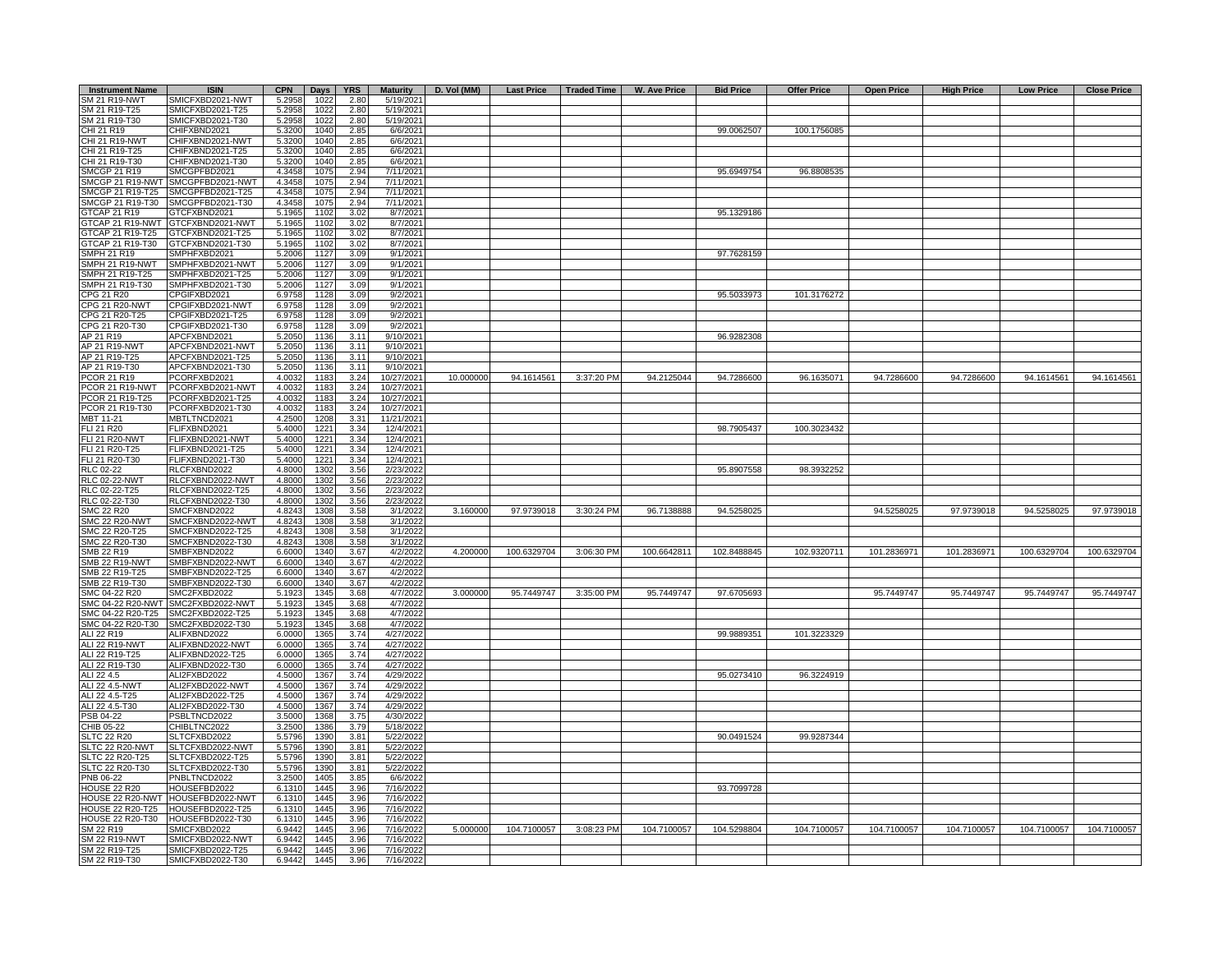| <b>Instrument Name</b>               | <b>ISIN</b>                          | <b>CPN</b>       | <b>Days</b>  | <b>YRS</b>   | <b>Maturity</b>        | D. Vol (MM) | <b>Last Price</b> | Traded Time | W. Ave Price | <b>Bid Price</b> | <b>Offer Price</b> | <b>Open Price</b> | <b>High Price</b> | <b>Low Price</b> | <b>Close Price</b> |
|--------------------------------------|--------------------------------------|------------------|--------------|--------------|------------------------|-------------|-------------------|-------------|--------------|------------------|--------------------|-------------------|-------------------|------------------|--------------------|
| AEV 22 R20                           | AEVFXBND2022                         | 5.0056           | 1466         | 4.01         | 8/6/2022               |             |                   |             |              | 96.4756796       | 100.0198432        |                   |                   |                  |                    |
| <b>AEV 22 R20-NWT</b>                | AEVFXBND2022-NWT                     | 5.0056           | 1466         | 4.01         | 8/6/2022               |             |                   |             |              |                  |                    |                   |                   |                  |                    |
| AEV 22 R20-T25                       | AEVFXBND2022-T25                     | 5.0056           | 1466         | 4.01         | 8/6/2022               |             |                   |             |              |                  |                    |                   |                   |                  |                    |
| AEV 22 R20-T30                       | AEVFXBND2022-T30                     | 5.0056           | 1466         | 4.01         | 8/6/2022               |             |                   |             |              |                  |                    |                   |                   |                  |                    |
| <b>FLI 22 R20</b>                    | FLIFXBND2022                         | 5.3567           | 1480         | 4.05         | 8/20/2022              |             |                   |             |              | 97.6991620       |                    |                   |                   |                  |                    |
| <b>FLI 22 R20-NWT</b>                | FLIFXBND2022-NWT                     | 5.3567           | 1480         | 4.05         | 8/20/2022              |             |                   |             |              |                  |                    |                   |                   |                  |                    |
| FLI 22 R20-T25                       | FLIFXBND2022-T25                     | 5.3567           | 1480         | 4.05         | 8/20/2022              |             |                   |             |              |                  |                    |                   |                   |                  |                    |
| FLI 22 R20-T30                       | FLIFXBND2022-T30                     | 5.3567           | 1480         | 4.05         | 8/20/2022              |             |                   |             |              |                  |                    |                   |                   |                  |                    |
| EW 09-22                             | EWBLTNCD2022                         | 4.0000           | 1512         | 4.14         | 9/21/2022              |             |                   |             |              |                  |                    |                   |                   |                  |                    |
| PNB 10-22                            | PNB2LTNC2022                         | 3.7500           | 1548         | 4.24         | 10/27/2022             |             |                   |             |              |                  |                    |                   |                   |                  |                    |
| CHIB 12-22                           | CHIB2LTN2022                         | 3.6500           | 1584         | 4.34         | 12/2/2022              |             |                   |             |              |                  |                    |                   |                   |                  |                    |
| <b>RBANK 12-22</b>                   | RBANKLTN2022                         | 4.1250           | 1598         | 4.38         | 12/16/2022             |             |                   |             |              |                  |                    |                   |                   |                  |                    |
| <b>SMCGP 22 R20</b>                  | SMCGPFBD2022                         | 5.3750           | 1604         | 4.39         | 12/22/2022             |             |                   |             |              | 92.9985398       | 96.6595969         |                   |                   |                  |                    |
| SMCGP 22 R20-NWT                     | SMCGPFBD2022-NWT                     | 5.3750           | 1604         | 4.39         | 12/22/2022             |             |                   |             |              |                  |                    |                   |                   |                  |                    |
|                                      | SMCGP 22 R20-T25 SMCGPFBD2022-T25    | 5.3750           | 1604         | 4.39         | 12/22/2022             |             |                   |             |              |                  |                    |                   |                   |                  |                    |
|                                      | SMCGP 22 R20-T30 SMCGPFBD2022-T30    | 5.3750           | 1604         | 4.39         | 12/22/2022             |             |                   |             |              |                  |                    |                   |                   |                  |                    |
| CPI 01-23 R20                        | CPIFXBND2023                         | 5.0496           | 1620         | 4.44         | 1/7/2023               |             |                   |             |              | 92.9820271       | 96.3225644         |                   |                   |                  |                    |
| CPI 01-23 R20-NWT                    | CPIFXBND2023-NWT                     | 5.0496           | 1620         | 4.44         | 1/7/2023               |             |                   |             |              |                  |                    |                   |                   |                  |                    |
| CPI 01-23 R20-T25                    | CPIFXBND2023-T25                     | 5.0496           | 1620         | 4.44         | 1/7/2023               |             |                   |             |              |                  |                    |                   |                   |                  |                    |
| CPI 01-23 R20-T30<br>RCB 02-23       | CPIFXBND2023-T30<br>RCBLTNCD2023     | 5.0496           | 1620         | 4.44<br>4.53 | 1/7/2023<br>2/11/2023  |             |                   |             |              |                  |                    |                   |                   |                  |                    |
| BDO 02-23                            | BDOLTNCD2023                         | 3.7500<br>3.6250 | 1655<br>1662 | 4.55         | 2/18/2023              |             |                   |             |              |                  |                    |                   |                   |                  |                    |
| GTCAP 23 R20                         | GTCFXBND2023                         | 5.0937           | 167'         | 4.57         | 2/27/2023              |             |                   |             |              | 94.6642509       |                    |                   |                   |                  |                    |
| GTCAP 23 R20-NWT                     | GTCFXBND2023-NWT                     | 5.0937           | 167'         | 4.57         | 2/27/202               |             |                   |             |              |                  |                    |                   |                   |                  |                    |
| GTCAP 23 R20-T25                     | GTCFXBND2023-T25                     | 5.0937           | 1671         | 4.57         | 2/27/2023              |             |                   |             |              |                  |                    |                   |                   |                  |                    |
| GTCAP 23 R20-T30                     | GTCFXBND2023-T30                     | 5.0937           | 1671         | 4.57         | 2/27/2023              |             |                   |             |              |                  |                    |                   |                   |                  |                    |
| SMPH 23 R21                          | SMPHFXBD2023                         | 5.6630           | 1673         | 4.58         | 3/1/2023               |             |                   |             |              | 93.8968962       |                    |                   |                   |                  |                    |
| SMPH 23 R21-NWT                      | SMPHFXBD2023-NWT                     | 5.6630           | 1673         | 4.58         | 3/1/2023               |             |                   |             |              |                  |                    |                   |                   |                  |                    |
| SMPH 23 R21-T25                      | SMPHFXBD2023-T25                     | 5.6630           | 1673         | 4.58         | 3/1/2023               |             |                   |             |              |                  |                    |                   |                   |                  |                    |
| SMPH 23 R21-T30                      | SMPHFXBD2023-T30                     | 5.6630           | 1673         | 4.58         | 3/1/2023               |             |                   |             |              |                  |                    |                   |                   |                  |                    |
| SMC 23 R21                           | SMCFXBND2023                         | 6.2500           | 1691         | 4.63         | 3/19/2023              | 2.360000    | 99.7774597        | 3:19:44 PM  | 99.4454688   | 99.2013578       | 99.7774597         | 99.2013578        | 99.7774597        | 99.2013578       | 99.7774597         |
| <b>SMC 23 R21-NWT</b>                | SMCFXBND2023-NWT                     | 6.2500           | 1691         | 4.63         | 3/19/2023              |             |                   |             |              |                  |                    |                   |                   |                  |                    |
| SMC 23 R21-T25                       | SMCFXBND2023-T25                     | 6.2500           | 1691         | 4.63         | 3/19/2023              |             |                   |             |              |                  |                    |                   |                   |                  |                    |
| SMC 23 R21-T30                       | MCFXBND2023-T30                      | 6.2500           | 1691         | 4.63         | 3/19/2023              |             |                   |             |              |                  |                    |                   |                   |                  |                    |
| PNB 04-23                            | PNBLTNCD2023                         | 3.8750           | 1729         | 4.73         | 4/26/2023              |             |                   |             |              |                  |                    |                   |                   |                  |                    |
| ALI 28 R23                           | ALIFXBND2028                         | 5.9203           | 1730         | 4.74         | 4/27/2023              |             |                   |             |              | 94.7066722       |                    |                   |                   |                  |                    |
| ALI 28 R23-NWT                       | ALIFXBND2028-NWT                     | 5.9203           | 1730         | 4.74         | 4/27/2023              |             |                   |             |              |                  |                    |                   |                   |                  |                    |
| ALI 28 R23-T25                       | ALIFXBND2028-T25                     | 5.9203           | 1730         | 4.74         | 4/27/2023              |             |                   |             |              |                  |                    |                   |                   |                  |                    |
| ALI 28 R23-T30                       | ALIFXBND2028-T30                     | 5.9203           | 1730         | 4.74         | 4/27/2023              |             |                   |             |              |                  |                    |                   |                   |                  |                    |
| EDC 23 R19                           | EDCFXBND2023                         | 4.731            | 1736         | 4.75         | 5/3/2023               |             |                   |             |              | 88.6249028       |                    |                   |                   |                  |                    |
| EDC 23 R19-NWT                       | EDCFXBND2023-NWT                     | 4.731            | 1736         | 4.75         | 5/3/2023               |             |                   |             |              |                  |                    |                   |                   |                  |                    |
| EDC 23 R19-T25                       | EDCFXBND2023-T25                     | 4.7312           | 1736         | 4.75         | 5/3/2023               |             |                   |             |              |                  |                    |                   |                   |                  |                    |
| EDC 23 R19-T30                       | EDCFXBND2023-T30                     | 4.7312           | 1736         | 4.75         | 5/3/2023               |             |                   |             |              |                  |                    |                   |                   |                  |                    |
| <b>SECB 05-23</b>                    | SECBLTNC2023                         | 3.8750           | 1741         | 4.77         | 5/8/2023               |             |                   |             |              |                  |                    |                   |                   |                  |                    |
| BPI 05-23                            | BPILTNCD2023                         | 3.7500           | 1757         | 4.81         | 5/24/2023              |             |                   |             |              |                  |                    |                   |                   |                  |                    |
| AC 23 R22                            | ACFXBOND2023                         | 3.9200           | 1801         | 4.93         | 7/7/2023               |             |                   |             |              | 88.1103531       | 92.1865988         |                   |                   |                  |                    |
| <b>AC 23 R22-NWT</b>                 | ACFXBOND2023-NWT                     | 3.9200           | 1801         | 4.93         | 7/7/2023               |             |                   |             |              |                  |                    |                   |                   |                  |                    |
| AC 23 R22-T25                        | ACFXBOND2023-T25                     | 3.9200           | 1801         | 4.93         | 7/7/2023               |             |                   |             |              |                  |                    |                   |                   |                  |                    |
| AC 23 R22-T30                        | ACFXBOND2023-T30                     | 3.9200           | 1801         | 4.93         | 7/7/2023               |             |                   |             |              |                  |                    |                   |                   |                  |                    |
| <b>SMCGP 23 R21</b>                  | SMCGPFBD2023                         | 4.7575           | 1805         | 4.94         | 7/11/2023              |             |                   |             |              | 93.6920993       |                    |                   |                   |                  |                    |
| SMCGP 23 R21-NWT<br>SMCGP 23 R21-T25 | SMCGPFBD2023-NWT<br>SMCGPFBD2023-T25 | 4.7575           | 1805         | 4.94         | 7/11/2023              |             |                   |             |              |                  |                    |                   |                   |                  |                    |
| SMCGP 23 R21-T30                     | SMCGPFBD2023-T30                     | 4.7575<br>4.7575 | 1805<br>1805 | 4.94<br>4.94 | 7/11/2023<br>7/11/2023 |             |                   |             |              |                  |                    |                   |                   |                  |                    |
| GLO 23 R20                           | GLOFXBND2023                         | 5.2792           | 181'         | 4.96         | 7/17/2023              |             |                   |             |              | 94.2461289       |                    |                   |                   |                  |                    |
| GLO 23 R20-NWT                       | GLOFXBND2023-NWT                     | 5.2792           | 1811         | 4.96         | 7/17/2023              |             |                   |             |              |                  |                    |                   |                   |                  |                    |
| GLO 23 R20-T25                       | GLOFXBND2023-T25                     | 5.2792           | 1811         | 4.96         | 7/17/2023              |             |                   |             |              |                  |                    |                   |                   |                  |                    |
| GLO 23 R20-T30                       | GLOFXBND2023-T30                     | 5.2792           | 1811         | 4.96         | 7/17/2023              |             |                   |             |              |                  |                    |                   |                   |                  |                    |
| UBP 08-23                            | UBPLTNCD2023                         | 4.3750           | 1846         | 5.05         | 8/21/2023              |             |                   |             |              |                  |                    |                   |                   |                  |                    |
| MBT 09-23                            | MBTLTNCD2023                         | 3.5000           | 1875         | 5.13         | 9/19/2023              |             |                   |             |              |                  |                    |                   |                   |                  |                    |
| ALI 23 R22                           | ALIFXBND2023                         | 3.8915           | 1893         | 5.18         | 10/7/2023              |             |                   |             |              | 88.1639329       |                    |                   |                   |                  |                    |
| ALI 23 R22-NWT                       | ALIFXBND2023-NWT                     | 3.8915           | 1893         | 5.18         | 10/7/2023              |             |                   |             |              |                  |                    |                   |                   |                  |                    |
| ALI 23 R22-T25                       | ALIFXBND2023-T25                     | 3.8915           | 1893         | 5.18         | 10/7/2023              |             |                   |             |              |                  |                    |                   |                   |                  |                    |
| ALI 23 R22-T30                       | ALIFXBND2023-T30                     | 3.8915           | 1893         | 5.18         | 10/7/2023              |             |                   |             |              |                  |                    |                   |                   |                  |                    |
| <b>PCOR 23 R21</b>                   | PCORFXBD2023                         | 4.5219           | 1913         | 5.24         | 10/27/2023             | 0.100000    | 92.8615997        | 3:54:54 PM  | 92.8615997   | 86.7989829       | 94.0441421         | 92.8615997        | 92.8615997        | 92.8615997       | 92.8615997         |
| PCOR 23 R21-NWT                      | PCORFXBD2023-NWT                     | 4.5219           | 1913         | 5.24         | 10/27/2023             |             |                   |             |              |                  |                    |                   |                   |                  |                    |
| PCOR 23 R21-T25                      | PCORFXBD2023-T25                     | 4.5219           | 1913         | 5.24         | 10/27/2023             |             |                   |             |              |                  |                    |                   |                   |                  |                    |
| PCOR 23 R21-T30                      | PCORFXBD2023-T30                     | 4.5219           | 1913         | 5.24         | 10/27/2023             |             |                   |             |              |                  |                    |                   |                   |                  |                    |
| <b>SECB 11-23</b>                    | SECB2LTN2023                         | 4.5000           | 1919         | 5.25         | 11/2/2023              |             |                   |             |              |                  |                    |                   |                   |                  |                    |
| BDO 11-23                            | BDO2LTNC2023                         | 4.3750           | 1924         | 5.27         | 11/7/2023              |             |                   |             |              |                  |                    |                   |                   |                  |                    |
| FLI 23 R20                           | FLIFXBND2023                         | 5.4333           | 1925         | 5.27         | 11/8/2023              |             |                   |             |              | 95.2719372       |                    |                   |                   |                  |                    |
| <b>FLI 23 R20-NWT</b>                | FLIFXBND2023-NWT                     | 5.4333           | 192          | 5.27         | 11/8/2023              |             |                   |             |              |                  |                    |                   |                   |                  |                    |
| FLI 23 R20-T25                       | FLIFXBND2023-T25                     | 5.4333           | 192          | 5.27         | 11/8/2023              |             |                   |             |              |                  |                    |                   |                   |                  |                    |
| FLI 23 R20-T30                       | FLIFXBND2023-T30                     | 5.4333           | 1925         | 5.27         | 11/8/2023              |             |                   |             |              |                  |                    |                   |                   |                  |                    |
| <b>AEV 23 R20</b>                    | AEVFXBND2023                         | 4.6188           | 1938         | 5.31         | 11/21/2023             |             |                   |             |              | 92.2521942       |                    |                   |                   |                  |                    |
| AEV 23 R20-NWT                       | AEVFXBND2023-NWT                     | 4.6188           | 1938         | 5.31         | 11/21/2023             |             |                   |             |              |                  |                    |                   |                   |                  |                    |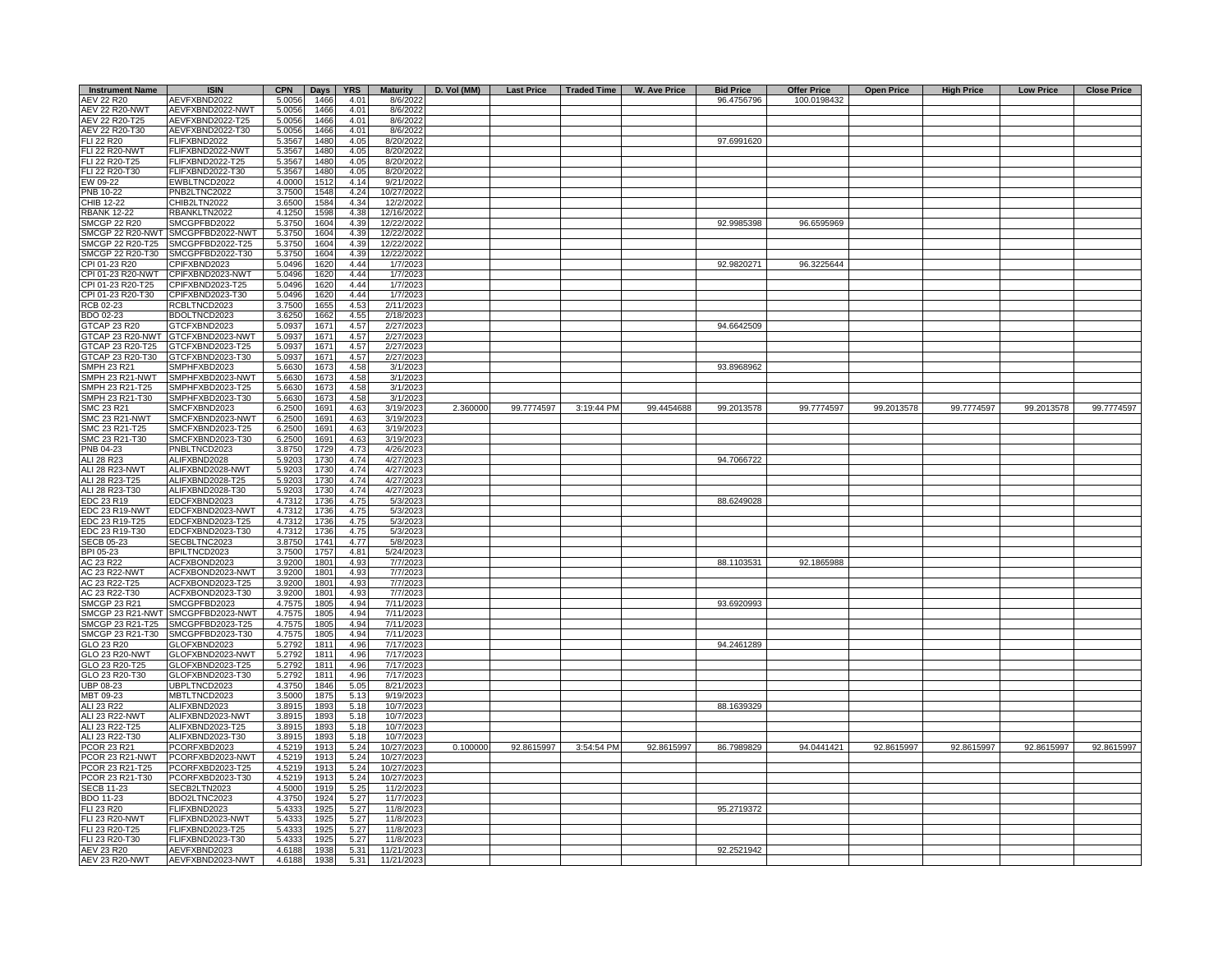| <b>Instrument Name</b>                   | <b>ISIN</b>                          | <b>CPN</b>       | <b>Days</b>  | <b>YRS</b>   | <b>Maturity</b>        | D. Vol (MM) | <b>Last Price</b> | Traded Time | <b>W. Ave Price</b> | <b>Bid Price</b> | <b>Offer Price</b> | <b>Open Price</b> | <b>High Price</b> | <b>Low Price</b> | <b>Close Price</b> |
|------------------------------------------|--------------------------------------|------------------|--------------|--------------|------------------------|-------------|-------------------|-------------|---------------------|------------------|--------------------|-------------------|-------------------|------------------|--------------------|
| AEV 23 R20-T25                           | AEVFXBND2023-T25                     | 4.6188           | 1938         | 5.31         | 11/21/2023             |             |                   |             |                     |                  |                    |                   |                   |                  |                    |
| AEV 23 R20-T30                           | AEVFXBND2023-T30                     | 4.6188           | 1938         | 5.31         | 11/21/2023             |             |                   |             |                     |                  |                    |                   |                   |                  |                    |
| EW 12-23<br>SM 23 R21                    | EWBLTNCD2023<br><b>SMICFXBD2023</b>  | 4.6250<br>5.1590 | 1954<br>1956 | 5.35<br>5.36 | 12/7/2023<br>12/9/2023 | 1.000000    | 96.1882939        | 3:26:28 PM  | 96.1882939          | 95.6374979       | 97.9762588         | 96.1882939        | 96.1882939        | 96.1882939       | 96.1882939         |
| SM 23 R21-NWT                            | SMICFXBD2023-NWT                     | 5.1590           | 1956         | 5.36         | 12/9/2023              |             |                   |             |                     |                  |                    |                   |                   |                  |                    |
| SM 23 R21-T25                            | MICFXBD2023-T25                      | 5.1590           | 1956         | 5.36         | 12/9/2023              |             |                   |             |                     |                  |                    |                   |                   |                  |                    |
| SM 23 R21-T30                            | SMICFXBD2023-T30                     | 5.1590           | 1956         | 5.36         | 12/9/2023              |             |                   |             |                     |                  |                    |                   |                   |                  |                    |
| CHIB 01-24                               | CHIBLTNC2024                         | 4.5500           | 1990         | 5.45         | 1/12/2024              |             |                   |             |                     |                  |                    |                   |                   |                  |                    |
| <b>RBANK 01-24</b>                       | RBANKLTN2024                         | 4.8750           | 1994         | 5.46         | 1/16/2024              |             |                   |             |                     |                  |                    |                   |                   |                  |                    |
| FDC 24 R21                               | FDCFXBND2024                         | 6.1458           | 2002         | 5.48         | 1/24/2024              |             |                   |             |                     | 99.7489380       | 101.8485888        |                   |                   |                  |                    |
| <b>FDC 24 R21-NWT</b>                    | FDCFXBND2024-NWT                     | 6.1458           | 2002         | 5.48         | 1/24/2024              |             |                   |             |                     |                  |                    |                   |                   |                  |                    |
| FDC 24 R21-T25<br>FDC 24 R21-T30         | FDCFXBND2024-T25<br>FDCFXBND2024-T30 | 6.1458<br>6.1458 | 2002<br>2002 | 5.48<br>5.48 | 1/24/2024<br>1/24/2024 |             |                   |             |                     |                  |                    |                   |                   |                  |                    |
| ALI 24 R20                               | ALIFXBND2024                         | 5.0000           | 2008         | 5.50         | 1/30/2024              | 2.000000    | 94.0377703        | 2:40:22 PM  | 94.0377703          | 94.0377703       | 96.2797699         | 94.0377703        | 94.0377703        | 94.0377703       | 94.0377703         |
| ALI 24 R20-NWT                           | ALIFXBND2024-NWT                     | 5.0000           | 2008         | 5.50         | 1/30/2024              |             |                   |             |                     |                  |                    |                   |                   |                  |                    |
| ALI 24 R20-T25                           | ALIFXBND2024-T25                     | 5.0000           | 2008         | 5.50         | 1/30/2024              |             |                   |             |                     |                  |                    |                   |                   |                  |                    |
| ALI 24 R20-T30                           | ALIFXBND2024-T30                     | 5.0000           | 2008         | 5.50         | 1/30/2024              |             |                   |             |                     |                  |                    |                   |                   |                  |                    |
| <b>TEL 24 R21</b>                        | TELFXBND2024                         | 5.2813           | 2015         | 5.52         | 2/6/2024               | 1.000000    | 95.9586406        | 3:04:20 PM  | 95.9586406          | 92.6277339       | 98.9653985         | 95.9586406        | 95.9586406        | 95.9586406       | 95.9586406         |
| <b>TEL 24 R21-NWT</b>                    | TELFXBND2024-NWT                     | 5.2813           | 2015         | 5.52         | 2/6/2024               |             |                   |             |                     |                  |                    |                   |                   |                  |                    |
| TEL 24 R21-T25                           | TELFXBND2024-T25                     | 5.2813           | 2015         | 5.52         | 2/6/2024               |             |                   |             |                     |                  |                    |                   |                   |                  |                    |
| TEL 24 R21-T30<br><b>JGS 24 R20</b>      | TELFXBND2024-T30<br>JGSFXBND2024     | 5.2813<br>5.3000 | 2015<br>2036 | 5.52<br>5.57 | 2/6/2024<br>2/27/2024  |             |                   |             |                     | 92.6954257       |                    |                   |                   |                  |                    |
| <b>JGS 24 R20-NWT</b>                    | JGSFXBND2024-NWT                     | 5.3000           | 2036         | 5.57         | 2/27/2024              |             |                   |             |                     |                  |                    |                   |                   |                  |                    |
| JGS 24 R20-T25                           | JGSFXBND2024-T25                     | 5.3000           | 2036         | 5.57         | 2/27/2024              |             |                   |             |                     |                  |                    |                   |                   |                  |                    |
| JGS 24 R20-T30                           | JGSFXBND2024-T30                     | 5.3000           | 2036         | 5.57         | 2/27/2024              |             |                   |             |                     |                  |                    |                   |                   |                  |                    |
| <b>SMC 24 R22</b>                        | SMCFXBND2024                         | 5.2840           | 2039         | 5.58         | 3/1/2024               |             |                   |             |                     | 91.6865179       | 94.5670899         |                   |                   |                  |                    |
| <b>SMC 24 R22-NWT</b>                    | SMCFXBND2024-NWT                     | 5.2840           | 2039         | 5.58         | 3/1/2024               |             |                   |             |                     |                  |                    |                   |                   |                  |                    |
| SMC 24 R22-T25                           | SMCFXBND2024-T25                     | 5.2840           | 2039         | 5.58         | 3/1/2024               |             |                   |             |                     |                  |                    |                   |                   |                  |                    |
| SMC 24 R22-T30                           | SMCFXBND2024-T30                     | 5.2840           | 2039         | 5.58         | 3/1/2024               |             |                   |             |                     |                  |                    |                   |                   |                  |                    |
| STIESG 24 R22                            | STIGFXBD2024<br>STIGFXBD2024-NWT     | 5.8085           | 2061         | 5.64         | 3/23/2024              |             |                   |             |                     | 96.7517027       |                    |                   |                   |                  |                    |
| STIESG 24 R22-NWT<br>STIESG 24 R22-T25   | STIGFXBD2024-T25                     | 5.8085<br>5.8085 | 2061<br>2061 | 5.64<br>5.64 | 3/23/2024<br>3/23/2024 |             |                   |             |                     |                  |                    |                   |                   |                  |                    |
| STIESG 24 R22-T30                        | STIGFXBD2024-T30                     | 5.8085           | 2061         | 5.64         | 3/23/2024              |             |                   |             |                     |                  |                    |                   |                   |                  |                    |
| MEG 24 R22                               | MEGFXBND2024                         | 5.3535           | 2066         | 5.66         | 3/28/2024              | 1.000000    | 96.4640194        | 2:44:07 PM  | 96.4640194          | 89.8117047       | 98.3358952         | 96.4640194        | 96.4640194        | 96.4640194       | 96.4640194         |
| MEG 24 R22-NWT                           | MEGFXBND2024-NWT                     | 5.3535           | 2066         | 5.66         | 3/28/2024              |             |                   |             |                     |                  |                    |                   |                   |                  |                    |
| MEG 24 R22-T25                           | MEGFXBND2024-T25                     | 5.3535           | 2066         | 5.66         | 3/28/2024              |             |                   |             |                     |                  |                    |                   |                   |                  |                    |
| MEG 24 R22-T30                           | MEGFXBND2024-T30                     | 5.3535           | 2066         | 5.66         | 3/28/2024              |             |                   |             |                     |                  |                    |                   |                   |                  |                    |
| <b>MNTC 24 R21</b>                       | MNTCFXBD2024                         | 5.5000           | 2069         | 5.66         | 3/31/2024              |             |                   |             |                     | 93.2559990       | 99.9978815         |                   |                   |                  |                    |
| MNTC 24 R21-NWT<br>MNTC 24 R21-T25       | MNTCFXBD2024-NWT<br>MNTCFXBD2024-T25 | 5.500<br>5.5000  | 2069<br>2069 | 5.66<br>5.66 | 3/31/2024<br>3/31/2024 |             |                   |             |                     |                  |                    |                   |                   |                  |                    |
| MNTC 24 R21-T30                          | MNTCFXBD2024-T30                     | 5.5000           | 2069         | 5.66         | 3/31/2024              |             |                   |             |                     |                  |                    |                   |                   |                  |                    |
| SMB 24 R21                               | SMBFXBND2024                         | 6.0000           | 2071         | 5.67         | 4/2/2024               |             |                   |             |                     | 93.5997617       |                    |                   |                   |                  |                    |
| SMB 24 R21-NWT                           | SMBFXBND2024-NWT                     | 6.0000           | 2071         | 5.67         | 4/2/2024               |             |                   |             |                     |                  |                    |                   |                   |                  |                    |
| SMB 24 R21-T25                           | SMBFXBND2024-T25                     | 6.0000           | 2071         | 5.67         | 4/2/2024               |             |                   |             |                     |                  |                    |                   |                   |                  |                    |
| SMB 24 R21-T30                           | MBFXBND2024-T30                      | 6.000            | 2071         | 5.67         | 4/2/2024               |             |                   |             |                     |                  |                    |                   |                   |                  |                    |
| SMPH 05-24 R22                           | MPH2FBD2024                          | 5.1683           | 2117         | 5.80         | 5/18/2024              |             |                   |             |                     | 93.6422285       |                    |                   |                   |                  |                    |
| SMPH 05-24 R22-NW                        | MPH2FBD2024-NWT                      | 5.1683           | 2117         | 5.80         | 5/18/2024              |             |                   |             |                     |                  |                    |                   |                   |                  |                    |
| SMPH 05-24 R22-T25<br>SMPH 05-24 R22-T30 | SMPH2FBD2024-T25<br>SMPH2FBD2024-T30 | 5.1683<br>5.1683 | 2117<br>2117 | 5.80<br>5.80 | 5/18/2024<br>5/18/2024 |             |                   |             |                     |                  |                    |                   |                   |                  |                    |
| SM 24 R21                                | SMICFXBD2024                         | 5.6125           | 2118         | 5.80         | 5/19/2024              |             |                   |             |                     | 95.0628814       | 99.3203966         |                   |                   |                  |                    |
| SM 24 R21-NWT                            | SMICFXBD2024-NWT                     | 5.612            | 2118         | 5.80         | 5/19/2024              |             |                   |             |                     |                  |                    |                   |                   |                  |                    |
| SM 24 R21-T25                            | SMICFXBD2024-T25                     | 5.6125           | 2118         | 5.80         | 5/19/2024              |             |                   |             |                     |                  |                    |                   |                   |                  |                    |
| SM 24 R21-T30                            | SMICFXBD2024-T30                     | 5.6125           | 2118         | 5.80         | 5/19/2024              |             |                   |             |                     |                  |                    |                   |                   |                  |                    |
| MBT 07-24                                | MBTLTNCD2024                         | 3.8750           | 2180         | 5.97         | 7/20/2024              |             |                   |             |                     |                  |                    |                   |                   |                  |                    |
| DD 24 R22                                | DDFXBOND2024                         | 6.0952           | 2181         | 5.97         | 7/21/2024              |             |                   |             |                     | 88.3946815       | 98.0084204         |                   |                   |                  |                    |
| DD 24 R22-NWT                            | DDFXBOND2024-NWT                     | 6.0952           | 2181         | 5.97         | 7/21/2024              |             |                   |             |                     |                  |                    |                   |                   |                  |                    |
| DD 24 R22-T25<br>DD 24 R22-T30           | DDFXBOND2024-T25<br>DDFXBOND2024-T30 | 6.0952<br>6.0952 | 2181<br>2181 | 5.97<br>5.97 | 7/21/2024<br>7/21/2024 |             |                   |             |                     |                  |                    |                   |                   |                  |                    |
| GTCAP 24 R21                             | GTCFXBND2024                         | 5.6250           | 2198         | 6.02         | 8/7/2024               |             |                   |             |                     | 90.9866368       |                    |                   |                   |                  |                    |
| 3TCAP 24 R21-NWT                         | GTCFXBND2024-NWT                     | 5.6250           | 2198         | 6.02         | 8/7/2024               |             |                   |             |                     |                  |                    |                   |                   |                  |                    |
| GTCAP 24 R21-T25                         | GTCFXBND2024-T25                     | 5.6250           | 2198         | 6.02         | 8/7/2024               |             |                   |             |                     |                  |                    |                   |                   |                  |                    |
| 3TCAP 24 R21-T30                         | GTCFXBND2024-T30                     | 5.6250           | 2198         | 6.02         | 8/7/2024               |             |                   |             |                     |                  |                    |                   |                   |                  |                    |
| VLL 24 R23                               | VLLFXBND2024                         | 5.7512           | 2199         | 6.02         | 8/8/2024               |             |                   |             |                     | 92.1631260       |                    |                   |                   |                  |                    |
| VLL 24 R23-NWT                           | VLLFXBND2024-NWT                     | 5.7512           | 2199         | 6.02         | 8/8/2024               |             |                   |             |                     |                  |                    |                   |                   |                  |                    |
| <b>VLL 24 R23-T25</b>                    | VLLFXBND2024-T25                     | 5.7512           | 2199         | 6.02         | 8/8/2024               |             |                   |             |                     |                  |                    |                   |                   |                  |                    |
| VLL 24 R23-T30<br>SMPH 24 R21            | VLLFXBND2024-T30<br>SMPHFXBD2024     | 5.7512<br>5.7417 | 2199<br>222  | 6.02<br>6.09 | 8/8/2024               |             |                   |             |                     | 93.8070335       |                    |                   |                   |                  |                    |
| SMPH 24 R21-NWT                          | SMPHFXBD2024-NWT                     | 5.7417           | 2223         | 6.09         | 9/1/2024<br>9/1/2024   |             |                   |             |                     |                  |                    |                   |                   |                  |                    |
| SMPH 24 R21-T25                          | SMPHFXBD2024-T25                     | 5.7417           | 2223         | 6.09         | 9/1/2024               |             |                   |             |                     |                  |                    |                   |                   |                  |                    |
| SMPH 24 R21-T30                          | SMPHFXBD2024-T30                     | 5.7417           | 2223         | 6.09         | 9/1/2024               |             |                   |             |                     |                  |                    |                   |                   |                  |                    |
| <b>LI 24 R21</b>                         | FLIFXBND2024                         | 5.6389           | 2317         | 6.34         | 12/4/2024              |             |                   |             |                     | 93.0747348       |                    |                   |                   |                  |                    |
| ELI 24 R21-NWT                           | FLIFXBND2024-NWT                     | 5.6389           | 2317         | 6.34         | 12/4/2024              |             |                   |             |                     |                  |                    |                   |                   |                  |                    |
| FLI 24 R21-T25                           | FLIFXBND2024-T25                     | 5.6389           | 2317         | 6.34         | 12/4/2024              |             |                   |             |                     |                  |                    |                   |                   |                  |                    |
| FLI 24 R21-T30                           | FLIFXBND2024-T30                     | 5.6389           | 2317         | 6.34         | 12/4/2024              |             |                   |             |                     |                  |                    |                   |                   |                  |                    |
| <b>SMCGP 24 R22</b>                      | SMCGPFBD2024                         | 6.2500           | 2335         | 6.39         | 12/22/2024             |             |                   |             |                     | 98.6978532       |                    |                   |                   |                  |                    |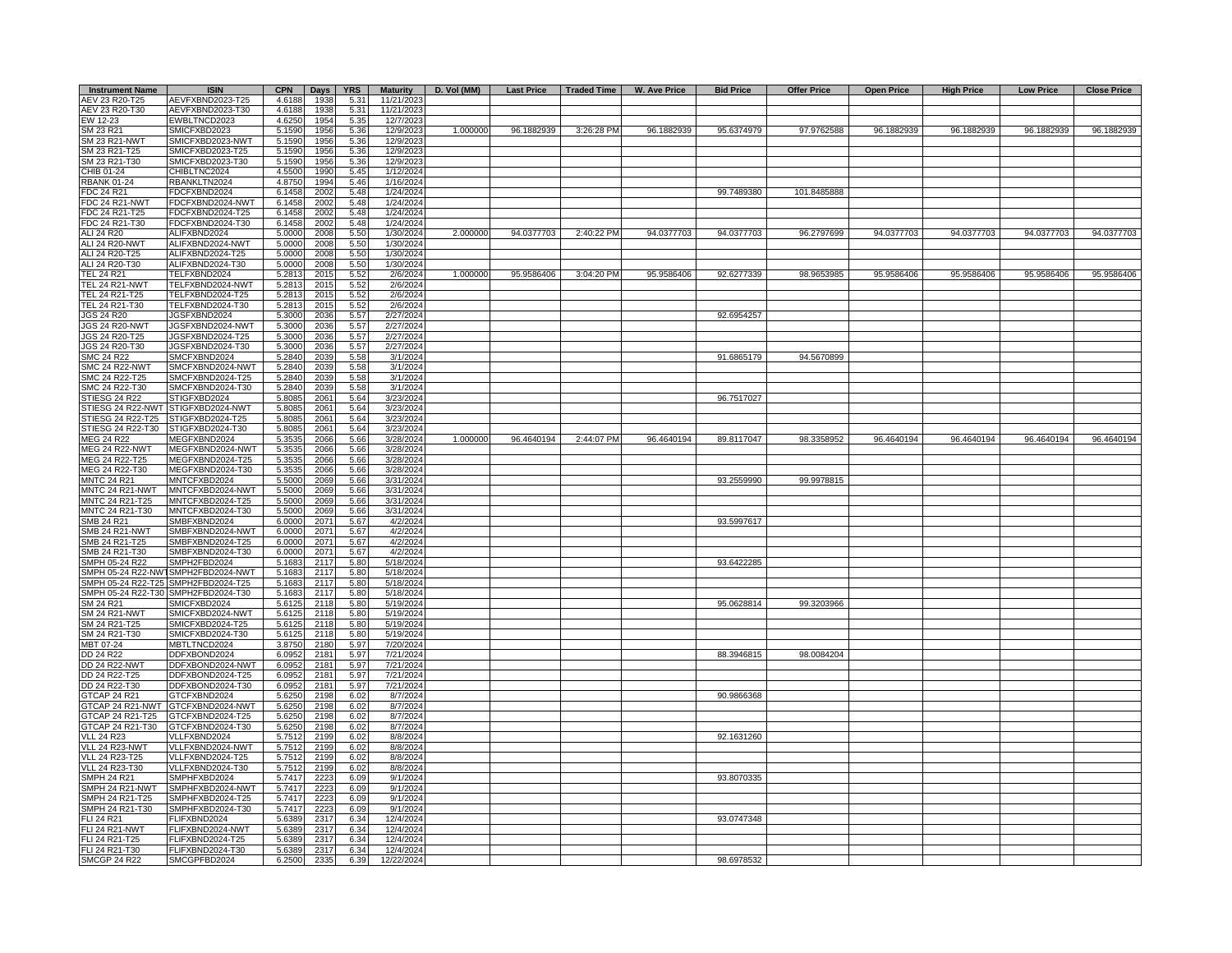| <b>Instrument Name</b>           | <b>ISIN</b>                                       | <b>CPN</b>       | Days         | <b>YRS</b>   | <b>Maturity</b>          | D. Vol (MM) | <b>Last Price</b> | Traded Time | W. Ave Price | <b>Bid Price</b> | <b>Offer Price</b> | <b>Open Price</b> | <b>High Price</b> | <b>Low Price</b> | <b>Close Price</b> |
|----------------------------------|---------------------------------------------------|------------------|--------------|--------------|--------------------------|-------------|-------------------|-------------|--------------|------------------|--------------------|-------------------|-------------------|------------------|--------------------|
|                                  | SMCGP 24 R22-NWT SMCGPFBD2024-NWT                 | 6.2500           | 2335         | 6.39         | 12/22/2024               |             |                   |             |              |                  |                    |                   |                   |                  |                    |
| SMCGP 24 R22-T25                 | MCGPFBD2024-T25                                   | 6.2500           | 2335         | 6.39         | 12/22/2024               |             |                   |             |              |                  |                    |                   |                   |                  |                    |
| SMCGP 24 R22-T30                 | SMCGPFBD2024-T30                                  | 6.2500           | 2335         | 6.39         | 12/22/2024               |             |                   |             |              |                  |                    |                   |                   |                  |                    |
| AC 25 R23                        | ACFXBOND2025                                      | 4.8200           | 2385         | 6.53         | 2/10/2025                | 10.000000   | 91.3737261        | 11:55:27 AM | 91.3737261   | 86.9786052       |                    | 91.3737261        | 91.3737261        | 91.3737261       | 91.3737261         |
| <b>AC 25 R23-NWT</b>             | ACFXBOND2025-NWT                                  | 4.8200           | 2385         | 6.53         | 2/10/2025                |             |                   |             |              |                  |                    |                   |                   |                  |                    |
| AC 25 R23-T25<br>AC 25 R23-T30   | ACFXBOND2025-T25<br>ACFXBOND2025-T30              | 4.8200<br>4.8200 | 2385<br>2385 | 6.53<br>6.53 | 2/10/2025<br>2/10/2025   |             |                   |             |              |                  |                    |                   |                   |                  |                    |
| RLC 02-25                        | RLCFXBND2025                                      | 4.9344           | 2398         | 6.57         | 2/23/2025                |             |                   |             |              | 85.7247363       |                    |                   |                   |                  |                    |
| <b>RLC 02-25-NWT</b>             | RLCFXBND2025-NWT                                  | 4.9344           | 2398         | 6.57         | 2/23/2025                |             |                   |             |              |                  |                    |                   |                   |                  |                    |
| RLC 02-25-T25                    | RLCFXBND2025-T25                                  | 4.9344           | 2398         | 6.57         | 2/23/2025                |             |                   |             |              |                  |                    |                   |                   |                  |                    |
| RLC 02-25-T30                    | RLCFXBND2025-T30                                  | 4.9344           | 2398         | 6.57         | 2/23/2025                |             |                   |             |              |                  |                    |                   |                   |                  |                    |
| SMPH 03-25 R23                   | SMPH2FBD2025                                      | 6.0804           | 2404         | 6.58         | 3/1/2025                 |             |                   |             |              | 97.7746231       | 100.4257484        |                   |                   |                  |                    |
|                                  | SMPH 03-25 R23-NWT SMPH2FBD2025-NWT               | 6.0804           | 2404         | 6.58         | 3/1/2025                 |             |                   |             |              |                  |                    |                   |                   |                  |                    |
|                                  | SMPH 03-25 R23-T25 SMPH2FBD2025-T25               | 6.0804           | 2404         | 6.58         | 3/1/2025                 |             |                   |             |              |                  |                    |                   |                   |                  |                    |
|                                  | SMPH 03-25 R23-T30 SMPH2FBD2025-T30               | 6.0804           | 2404         | 6.58         | 3/1/2025                 |             |                   |             |              |                  |                    |                   |                   |                  |                    |
| SMC 25 R23                       | SMCFXBND2025                                      | 6.6250           | 2422         | 6.63         | 3/19/2025                |             |                   |             |              | 99.3325819       | 101.7477768        |                   |                   |                  |                    |
| SMC 25 R23-NWT                   | SMCFXBND2025-NWT                                  | 6.6250           | 2422         | 6.63         | 3/19/2025                |             |                   |             |              |                  |                    |                   |                   |                  |                    |
| SMC 25 R23-T25<br>SMC 25 R23-T30 | SMCFXBND2025-T25<br>SMCFXBND2025-T30              | 6.6250<br>6.6250 | 2422<br>2422 | 6.63<br>6.63 | 3/19/2025<br>3/19/2025   |             |                   |             |              |                  |                    |                   |                   |                  |                    |
| ALI 25 R21                       | ALIFXBND2025                                      | 5.6250           | 2459         | 6.73         | 4/25/2025                | 0.300000    | 91.4523510        | 11:03:16 AM | 91.4495864   | 91.6989844       |                    | 91.4523510        | 91.4523510        | 91.4523510       | 91.4523510         |
| <b>ALI 25 R21-NWT</b>            | ALIFXBND2025-NWT                                  | 5.6250           | 2459         | 6.73         | 4/25/2025                |             |                   |             |              |                  |                    |                   |                   |                  |                    |
| ALI 25 R21-T25                   | ALIFXBND2025-T25                                  | 5.6250           | 2459         | 6.73         | 4/25/2025                |             |                   |             |              |                  |                    |                   |                   |                  |                    |
| ALI 25 R21-T30                   | ALIFXBND2025-T30                                  | 5.6250           | 2459         | 6.73         | 4/25/2025                |             |                   |             |              |                  |                    |                   |                   |                  |                    |
| <b>SLTC 25 R22</b>               | SLTCFXBD2025                                      | 6.4872           | 2486         | 6.81         | 5/22/2025                |             |                   |             |              | 88.4814435       | 101.3048800        |                   |                   |                  |                    |
| SLTC 25 R22-NWT                  | SLTCFXBD2025-NWT                                  | 6.4872           | 2486         | 6.81         | 5/22/2025                |             |                   |             |              |                  |                    |                   |                   |                  |                    |
| SLTC 25 R22-T25                  | SLTCFXBD2025-T25                                  | 6.4872           | 2486         | 6.81         | 5/22/2025                |             |                   |             |              |                  |                    |                   |                   |                  |                    |
| SLTC 25 R22-T30                  | SLTCFXBD2025-T30                                  | 6.4872           | 2486         | 6.81         | 5/22/2025                |             |                   |             |              |                  |                    |                   |                   |                  |                    |
| <b>NLEX 25 R23</b>               | NLEXFXBD2025                                      | 6.6407           | 2529         | 6.92         | 7/4/2025                 |             |                   |             |              | 100.3602868      |                    |                   |                   |                  |                    |
| NLEX 25 R23-NWT                  | NLEXFXBD2025-NWT                                  | 6.6407           | 2529         | 6.92         | 7/4/2025                 |             |                   |             |              |                  |                    |                   |                   |                  |                    |
| NLEX 25 R23-T25                  | NLEXFXBD2025-T25                                  | 6.6407           | 2529         | 6.92         | 7/4/2025                 |             |                   |             |              |                  |                    |                   |                   |                  |                    |
| NLEX 25 R23-T30                  | NLEXFXBD2025-T30                                  | 6.6407           | 2529         | 6.92         | $\frac{7}{42025}$        |             |                   |             |              |                  |                    |                   |                   |                  |                    |
| <b>HOUSE 25 R22</b>              | HOUSEFBD2025<br>HOUSE 25 R22-NWT HOUSEFBD2025-NWT | 6.8666<br>6.8666 | 2541<br>2541 | 6.96<br>6.96 | 7/16/2025<br>7/16/2025   |             |                   |             |              | 92.1038695       |                    |                   |                   |                  |                    |
| <b>HOUSE 25 R22-T25</b>          | HOUSEFBD2025-T25                                  | 6.8666           | 2541         | 6.96         | 7/16/2025                |             |                   |             |              |                  |                    |                   |                   |                  |                    |
| HOUSE 25 R22-T30                 | HOUSEFBD2025-T30                                  | 6.8666           | 2541         | 6.96         | 7/16/2025                |             |                   |             |              |                  |                    |                   |                   |                  |                    |
| FLI 25 R22                       | FLIFXBND2025                                      | 5.7139           | 2576         | 7.05         | 8/20/2025                |             |                   |             |              | 92.6229974       | 96.9592752         |                   |                   |                  |                    |
| ELI 25 R22-NWT                   | FLIFXBND2025-NWT                                  | 5.7139           | 2576         | 7.05         | 8/20/2025                |             |                   |             |              |                  |                    |                   |                   |                  |                    |
| <b>LI 25 R22-T25</b>             | FLIFXBND2025-T25                                  | 5.7139           | 2576         | 7.05         | 8/20/2025                |             |                   |             |              |                  |                    |                   |                   |                  |                    |
| <b>LI 25 R22-T30</b>             | FLIFXBND2025-T30                                  | 5.713            | 2576         | 7.05         | 8/20/2025                |             |                   |             |              |                  |                    |                   |                   |                  |                    |
| ALI 25 R22                       | ALI2FXBD2025                                      | 4.750            | 2642         | 7.23         | 10/25/2025               |             |                   |             |              | 88.0368107       |                    |                   |                   |                  |                    |
| ALI 25 R22-NWT                   | ALI2FXBD2025-NWT                                  | 4.7500           | 2642         | 7.23         | 10/25/2025               |             |                   |             |              |                  |                    |                   |                   |                  |                    |
| ALI 25 R22-T25                   | ALI2FXBD2025-T25                                  | 4.7500           | 2642         | 7.23         | 10/25/2025               |             |                   |             |              |                  |                    |                   |                   |                  |                    |
| ALI 25 R22-T30                   | ALI2FXBD2025-T30                                  | 4.7500           | 2642         | 7.23         | 10/25/2025               |             |                   |             |              |                  |                    |                   |                   |                  |                    |
| SMPH 25 R23<br>MPH 25 R23-NWT    | SMPHFXBD2025<br>SMPHFXBD2025-NWT                  | 4.7990<br>4.7990 | 2673         | 7.32<br>7.32 | 11/25/2025<br>11/25/2025 | 1.000000    | 90.2922463        | 3:42:38 PM  | 90.2922463   | 89.4779415       |                    | 90.2922463        | 90.2922463        | 90.2922463       | 90.2922463         |
| SMPH 25 R23-T25                  | SMPHFXBD2025-T25                                  | 4.7990           | 267<br>2673  | 7.32         | 11/25/2025               |             |                   |             |              |                  |                    |                   |                   |                  |                    |
| SMPH 25 R23-T30                  | SMPHFXBD2025-T30                                  | 4.7990           | 2673         | 7.32         | 11/25/2025               |             |                   |             |              |                  |                    |                   |                   |                  |                    |
| <b>JER 25 R20</b>                | MERFXBND2025                                      | 4.8750           | 2690         | 7.36         | 12/12/2025               | 4.000000    | 86.2819291        | 3:06:37 PM  | 87.3454276   | 89.3224989       | 95.6475143         | 90.5477161        | 90.5477161        | 86.2819291       | 86.2819291         |
| <b>JER 25 R20-NWT</b>            | MERFXBND2025-NWT                                  | 4.8750           | 2690         | 7.36         | 12/12/2025               |             |                   |             |              |                  |                    |                   |                   |                  |                    |
| <b>JER 25 R20-T25</b>            | MERFXBND2025-T25                                  | 4.8750           | 2690         | 7.36         | 12/12/2025               |             |                   |             |              |                  |                    |                   |                   |                  |                    |
| <b>JER 25 R20-T30</b>            | MERFXBND2025-T30                                  | 4.8750           | 2690         | 7.36         | 12/12/2025               |             |                   |             |              |                  |                    |                   |                   |                  |                    |
| <b>ALI 26 R23</b>                | ALIFXBND2026                                      | 4.8500           | 2791         | 7.64         | 3/23/2026                |             |                   |             |              | 87.9699217       | 93.6063637         |                   |                   |                  |                    |
| ALI 26 R23-NWT                   | ALIFXBND2026-NWT                                  | 4.8500           | 2791         | 7.64         | 3/23/2026                |             |                   |             |              |                  |                    |                   |                   |                  |                    |
| ALI 26 R23-T25                   | ALIFXBND2026-T25                                  | 4.8500           | 2791         | 7.64         | 3/23/2026                |             |                   |             |              |                  |                    |                   |                   |                  |                    |
| ALI 26 R23-T30                   | ALIFXBND2026-T30                                  | 4.8500           | 2791         | 7.64         | 3/23/2026                |             |                   |             |              |                  |                    |                   |                   |                  |                    |
| <b>SMCGP 26 R23</b>              | SMCGPFBD2026<br>SMCGP 26 R23-NWT SMCGPFBD2026-NWT | 5.1792<br>5.1792 | 2901<br>2901 | 7.94<br>7.94 | 7/11/2026<br>7/11/2026   | 6.400000    | 90.6885909        | 3:56:14 PM  | 90.6885909   | 88.1316519       |                    | 90.6885909        | 90.6885909        | 90.6885909       | 90.6885909         |
| SMCGP 26 R23-T25                 | SMCGPFBD2026-T25                                  | 5.1792           | 2901         | 7.94         | 7/11/2026                |             |                   |             |              |                  |                    |                   |                   |                  |                    |
| SMCGP 26 R23-T30                 | SMCGPFBD2026-T30                                  | 5.1792           | 2901         | 7.94         | 7/11/2026                |             |                   |             |              |                  |                    |                   |                   |                  |                    |
| SMPH 26 R23                      | MPHFXBD2026                                       | 4.2005           | 2916         | 7.98         | 7/26/2026                |             |                   |             |              | 85.0575112       | 88.6479483         |                   |                   |                  |                    |
| SMPH 26 R23-NWT                  | MPHFXBD2026-NWT                                   | 4.2005           | 2916         | 7.98         | 7/26/2026                |             |                   |             |              |                  |                    |                   |                   |                  |                    |
| SMPH 26 R23-T25                  | MPHFXBD2026-T25                                   | 4.2005           | 2916         | 7.98         | 7/26/2026                |             |                   |             |              |                  |                    |                   |                   |                  |                    |
| SMPH 26 R23-T30                  | SMPHFXBD2026-T30                                  | 4.2005           | 2916         | 7.98         | 7/26/2026                |             |                   |             |              |                  |                    |                   |                   |                  |                    |
| AP 26 R21                        | APCFXBND2026                                      | 6.1000           | 2962         | 8.11         | 9/10/2026                |             |                   |             |              | 95.9634982       |                    |                   |                   |                  |                    |
| AP 26 R21-NWT                    | APCFXBND2026-NWT                                  | 6.1000           | 296          | 8.11         | 9/10/2026                |             |                   |             |              |                  |                    |                   |                   |                  |                    |
| AP 26 R21-T25                    | APCFXBND2026-T25                                  | 6.1000           | 2962         | 8.11         | 9/10/2026                |             |                   |             |              |                  |                    |                   |                   |                  |                    |
| AP 26 R21-T30                    | APCFXBND2026-T30                                  | 6.1000           | 2962         | 8.11         | 9/10/2026                |             |                   |             |              |                  |                    |                   |                   |                  |                    |
| DD 26 R23                        | DDFXBOND2026                                      | 5.9721           | 3058         | 8.37         | 12/15/2026               |             |                   |             |              | 82.3217938       |                    |                   |                   |                  |                    |
| DD 26 R23-NWT                    | DDFXBOND2026-NWT                                  | 5.9721           | 3058         | 8.37         | 12/15/2026               |             |                   |             |              |                  |                    |                   |                   |                  |                    |
| DD 26 R23-T25<br>DD 26 R23-T30   | DDFXBOND2026-T25<br>DDFXBOND2026-T30              | 5.9721<br>5.9721 | 3058<br>3058 | 8.37<br>8.37 | 12/15/2026<br>12/15/2026 |             |                   |             |              |                  |                    |                   |                   |                  |                    |
| <b>SMC 27 R24</b>                | SMCFXBND2027                                      | 5.7613           | 3134         | 8.58         | 3/1/2027                 |             |                   |             |              | 90.9954946       | 92.0555890         |                   |                   |                  |                    |
| <b>SMC 27 R24-NWT</b>            | SMCFXBND2027-NWT                                  | 5.7613           | 3134         | 8.58         | 3/1/2027                 |             |                   |             |              |                  |                    |                   |                   |                  |                    |
| SMC 27 R24-T25                   | SMCFXBND2027-T25                                  | 5.7613           | 3134         | 8.58         | 3/1/2027                 |             |                   |             |              |                  |                    |                   |                   |                  |                    |
| SMC 27 R24-T30                   | SMCFXBND2027-T30                                  | 5.7613           | 3134         | 8.58         | 3/1/2027                 |             |                   |             |              |                  |                    |                   |                   |                  |                    |